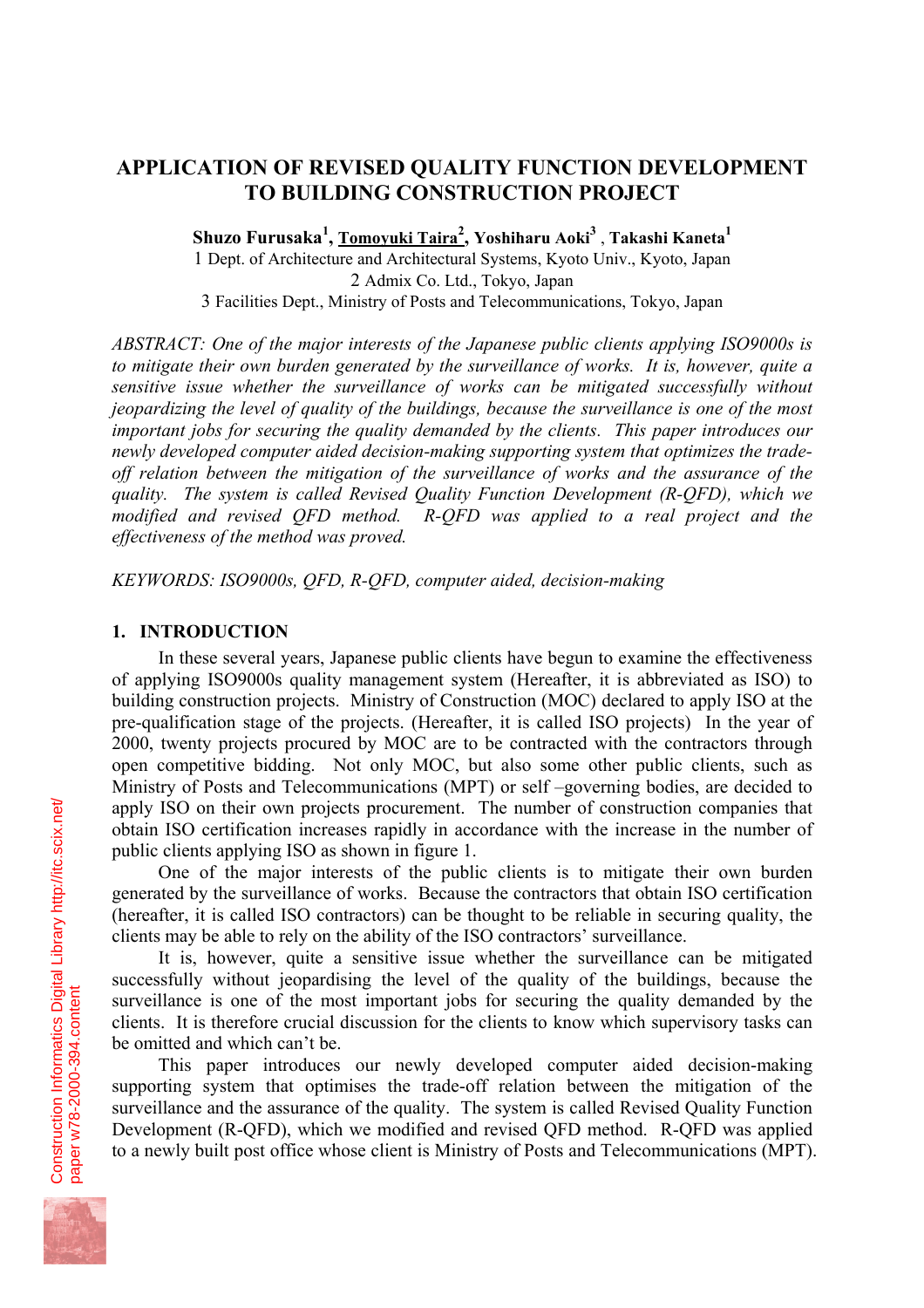

*Figure1. Number of companies certified ISO9000s in Japan* 

# **2. BACKGROUND**

### **2.1 Needs for mitigating the supervisory tasks**

In general, Japanese public construction projects have two managements that are executed by the supervisory personnel belonging to a public client and the superintendent belonging to a contractor. Both managements try to assure the required quality in terms of their obligation and profit. The check and balance between these two managements are thought to be effective system for construction management as far as the allotment of tasks between the clients and the contractors are clearly defined. But it is said that the clients and the contractor execute the same tasks in many cases.

For example, two managements sometimes generate the inefficient aspect that is called "the double inspection". The contractors have their own inspection regulations regardless of requirements by the clients. So the contractors execute inspection without the clients order anyway. Usually, the items of inspection or the format of inspection sheet are different between the clients and the contractor. That means it is possible for the contractors to execute two kinds of inspections, nevertheless of the fact that the content of these two inspections are almost the same.

Considering the fact mentioned above, it is profitable both for the clients and the contractors to mitigate the surveillance of works. The profit of the clients is a laborsaving by omission of surveillance of works. The profit of the contractors is a laborsaving by omission of submitting project documents.

# **2.2 Needs for applying QFD**

Yoji Akao initially developed QFD in Japan in 1966. Akao (1990) mentioned in his book that QFD is a method for developing a design quality aimed at satisfying the consumer and then translating the consumer's demand into design targets and major quality assurance points to be used throughout the production phase [1]. QFD have been applied on many industries such as automotive, chemical, aerospace, education, and so forth.

In construction industry, QFD are though to be a powerful toll of the project management [2][3]. Antti Lakka (1996) says, "QFD is a tool of, especially, the project manager when applied to construction projects. Its greatest advantage is that it provides the project manager with a systematic method of compiling and analyzing the customers needs ."

 In this paper, R-QFD is applied to a building construction project for incorporating the needs of a client and a contractor to assure the required quality. It should be noted that R-QFD is applied at construction phase when the design is all defined. The client's needs are to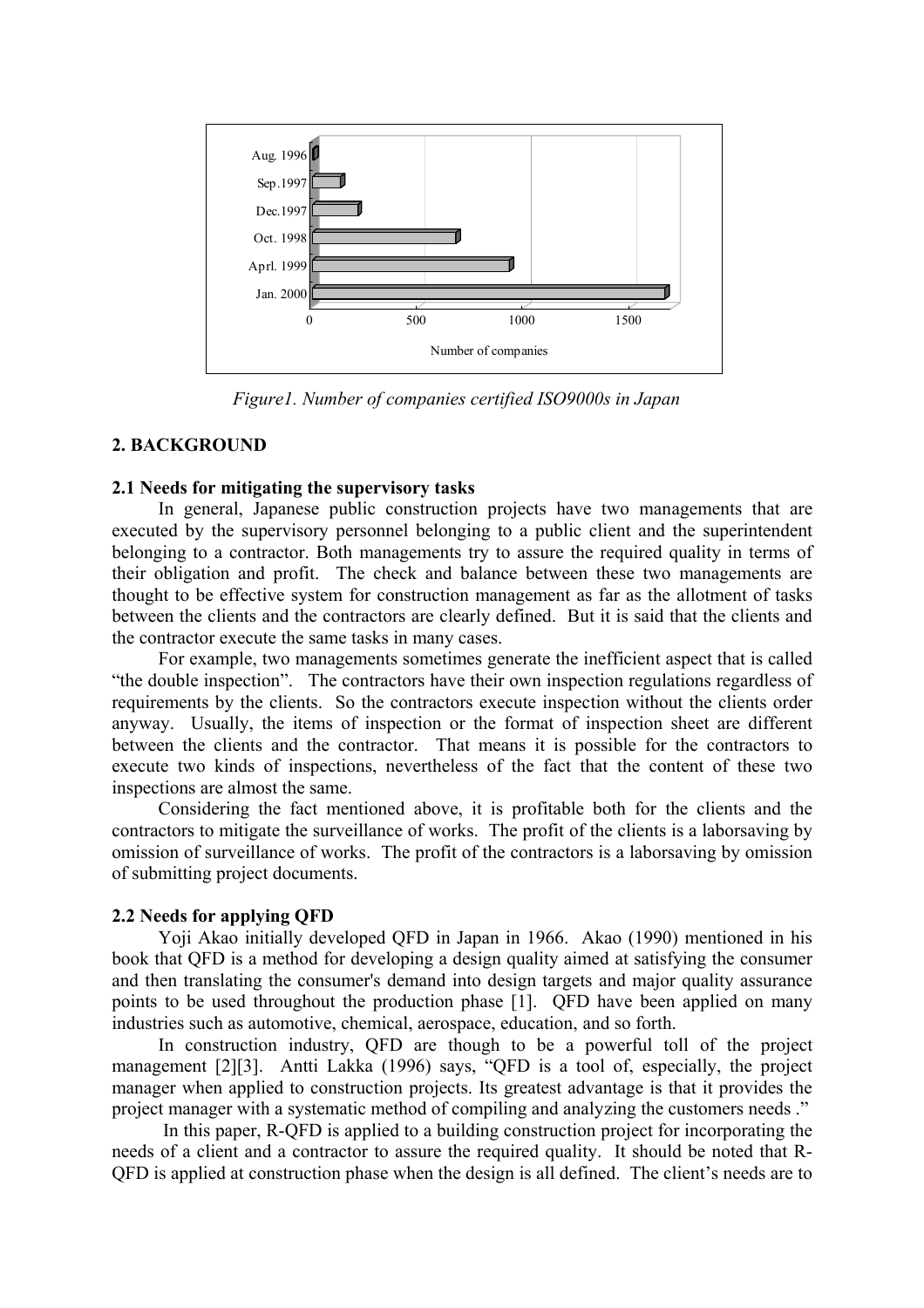assure the specification of the defined design. The main interest of R-QFD is, therefore, the surveillance of woks, which doesn't include design development.

QFD is divided into two concepts. First concept is called QFD at wide sense that includes design development, and second concept is called QFD at narrow sense that includes engineering tasks. In this paper, QFD at narrow sense are treated. Hereafter, the word "QFD" is used as QFD at narrow sense.

#### **3. DEVELOPMENT OF R-QFD**

#### **3.1 Concept of R-QFD**

R-QFD is not a typical QFD in that some methods including QFD are mixed for the sake of practical application on the surveillance of works. The mixed methods are Relevance Matrix and Assurance Plan. Relevance Matrix is one of the evaluation methods by using matrix. Assurance Plan is a new idea introduced in this paper that is developed by modifying quality plan. ("Quality plan" is a typical idea in QFD.)

R-QFD consists of two major parts. One is the part of "quality function development drawing", and another is the part of "flow chart to define surveillance types". The concept is as shown in figure 2.

3.1.1 Quality function development drawing

The upper side of figure 2 shows quality function development drawing. The drawing consists of three matrixes (matrix 1, 2 and 3) and two tables (table 1 and 2). Left side of the drawing, that includes Matrix 1,2 and table1, clarifies two aspects of a client's requirement. One is clarified as the priority of assurance items. That is, which assurance item is more important than others for the client? Another requirement is clarified as the priority of



*Figure2. Concept of R-QFD*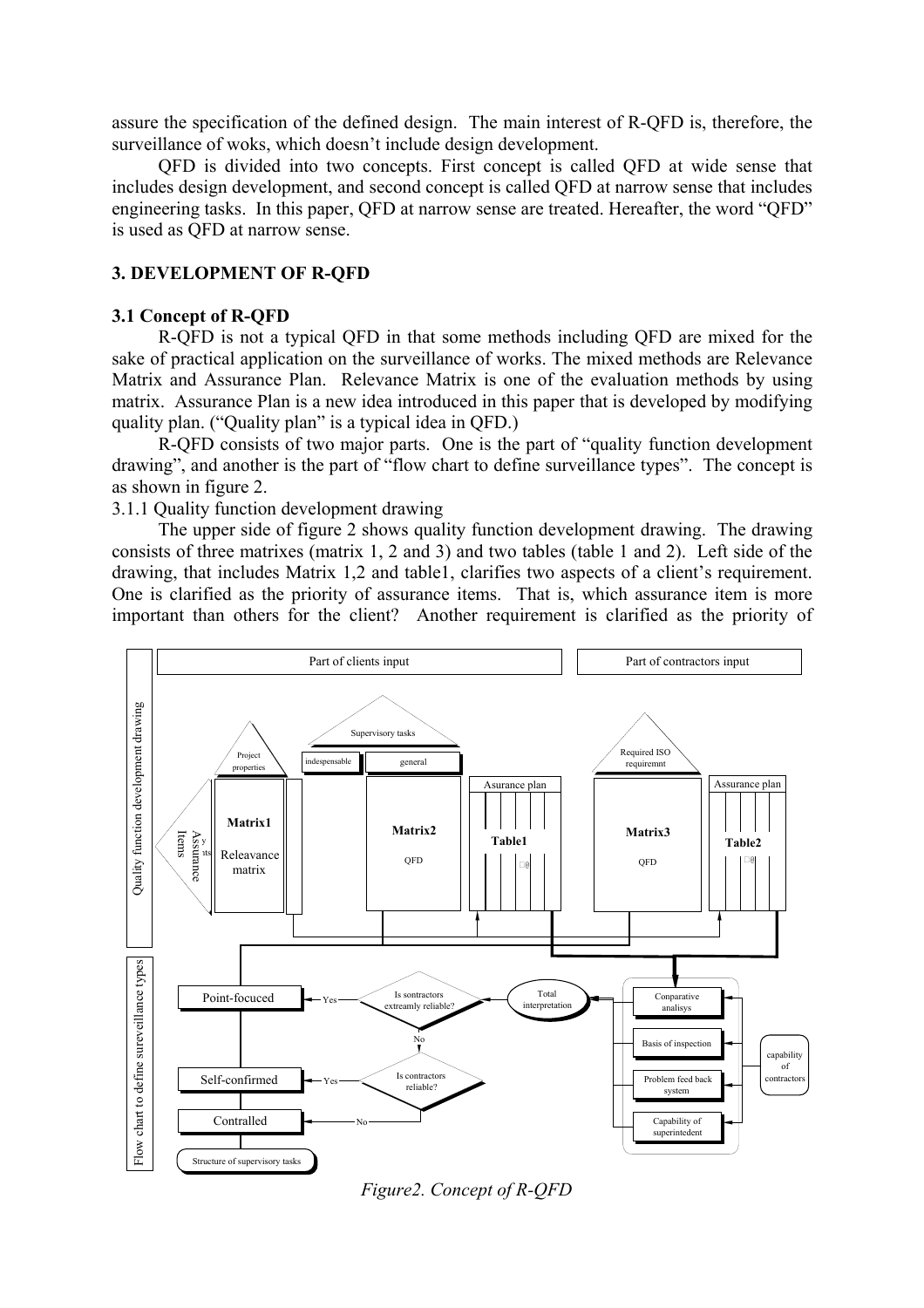supervisory tasks. That is, which supervisory task is more important than others for the client? Right side of the drawing, that includes matrix3 and table2, clarifies two aspects of a contractor's intention. One intention is clarified as the priority of assurance items. That is, which quality element is more important than others for the contractor? Another intention is clarified as the priority of ISO required elements. That is, which is more important ISO required element than others for the contractor. The idea mentioned above is shown in figure 3.

3.1.2 Flow chart to define surveillance types

The lower side of figure 2 shows flow chart to define both surveillance types and structure of supervisory tasks. The surveillance types are divided into three classifications. The first type is called "point-focused type". The second type is called "self-confirmed type". The third type is called "controlled type".

If the point-focused type is defined, the client can be dependent on the contractor in the most supervisory tasks. The client should execute only a few supervisory tasks that are focused as indispensable obligations of the client. If the self confirmed type is defined, the client's supervisory tasks that can be mitigated are negotiated between the client and the contractor. The mitigated tasks are to be executed by the contractor's self-confirmation. If the controlled type is defined, any supervisory tasks should not be mitigated. All tasks should be executed under the client's control.

After the surveillance types are defined, the 90 supervisory tasks are classified into two groups. One is the task group that the clients should control, and another is the group that the contractors should execute by their self. The process of using the chart is mentioned later. 3.1.3 Outcomes and total consideration

The final outcomes of figure2 are as follows.

(1) Outcome1: Definition of surveillance types

(2) Outcome2: Structure of supervisory tasks

To obtain these outcomes, it is important to make adequate consideration with total interpretation shown in the flow chart. The total interpretation is sensitive and crucial process in that the contractor's potential such as a basis of inspection, a feedback system of past-occurred problem, and a capability of contractor's superintendent have to be considered. Consideration of these elements depends on the experience of client's supervisory personnel.



*Figure3. Priorities obtained from quality function development drawing*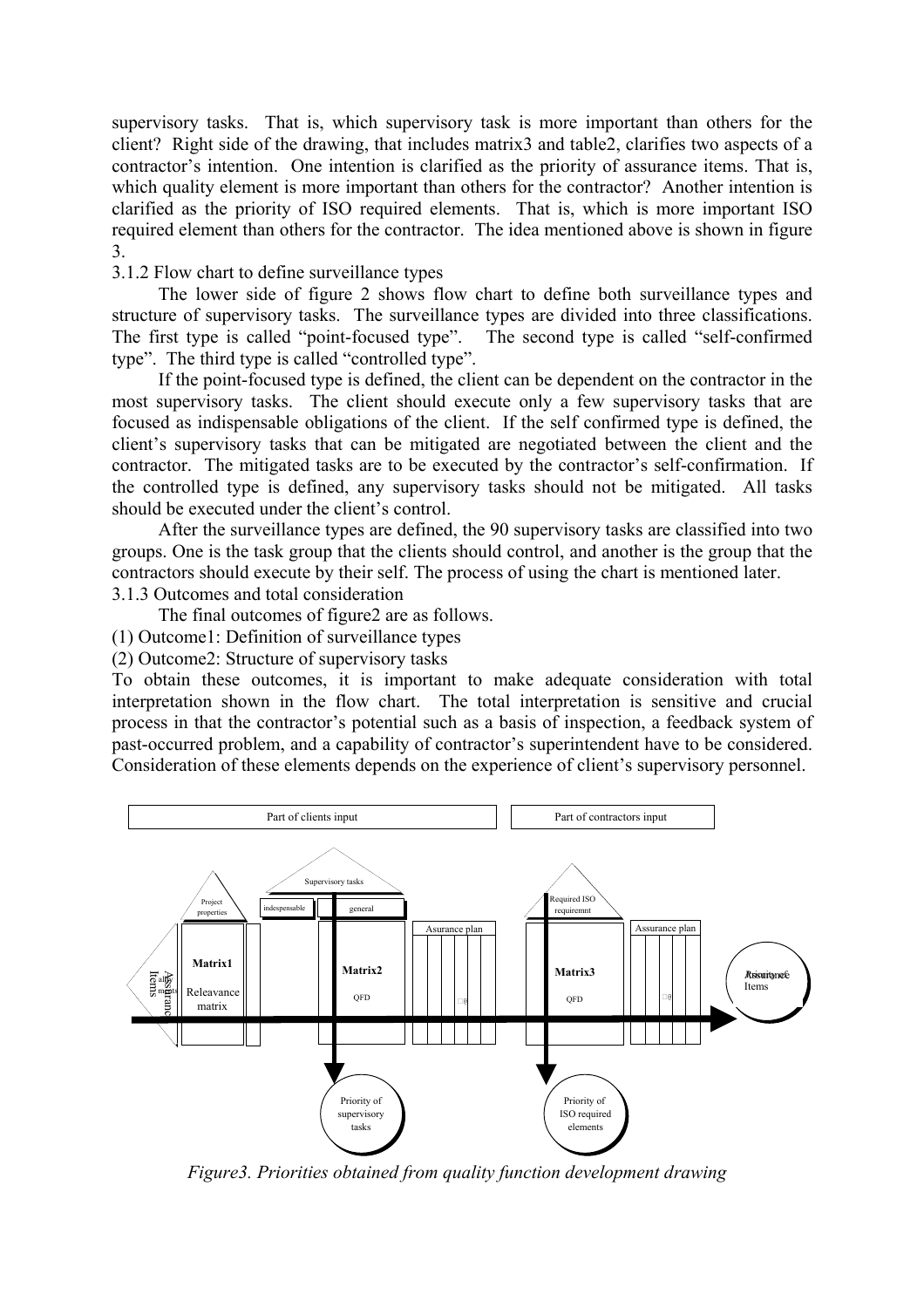The outcomes of the upper side can be obtained automatically because a computeraided tool can calculate the priorities. On the contrary, the outcomes of the lower side are derived form empirical consideration. The mixture of the automatic calculation and the empirical consideration are intended form the beginning of developing R-QFD.

#### **3.2 Procedure of R-QFD**

Procedure of R-QFD is as mentioned below. Detail contents of matrixes and tables are mentioned also.

3.2.1 Procedure1: matrix1

Matrix1 consists of 18 assurance items and 10 project properties. As far as QFD matrix concerns, intensity levels of relation should be input-data. Evaluation is not the scope of QFD matrix. In the matrix1, Relevance Matrix that is one of the evaluation methods is applied so that the project properties can evaluate the assurance items. The clients make the evaluation and evaluation range is form 0 that means no importance to 4 that means extremely important. The content of matrix1 is as shown in figure 4. The data indicated in the matrix were given in the experimental project mentioned later.

3.2.2 Procedure2: matrix2

Matrix2 is a QFD matrix that consists of 18 assurance items and 90 supervisory tasks. The clients give the level of relation between each item and task into the matrix2. There are three levels of the relation. Level1 means a little relation. Level2 means a fair relation. Level3 means very close relation. The part of content of matrix2 is as shown in figure 5. The data indicated in the matrix were given in the experimental project mentioned later. 3.2.3 Procedure3: client's assurance plan

As mentioned already, assurance plan is a new idea introduced in this paper. The

contents of client's assurance plan are as follows. (1) Client's assurance plan is the idea developed by modifying quality plan of QFD.

(2) Client's assurance plan expresses the clients' expectation level in assuring quality.

(3) The expectation level is influenced intensively by level-up ratio.

|                 |                |                                                                                                                                                                                                        | <b>Project properties</b> |                  |                    |                  |                     |              |                |                |                  |                        |                                                                   |
|-----------------|----------------|--------------------------------------------------------------------------------------------------------------------------------------------------------------------------------------------------------|---------------------------|------------------|--------------------|------------------|---------------------|--------------|----------------|----------------|------------------|------------------------|-------------------------------------------------------------------|
|                 |                |                                                                                                                                                                                                        |                           | 2                | 3                  | 4                | 5                   | 6            | 7              | 8              | 9                | 10                     |                                                                   |
|                 |                | $\Box$ Evaluation ranks<br>$(a)$ $(a)$ . extremely important<br>$(a, a)$ . fairly important<br>$(a, a)$ . relatively important<br>$(a)$ , $(a)$ ittle bit important<br>$(a, a)$ , not important at all | Scale and structure       | Project schedule | Technical property | Design change    | external enviroment | Legitimacy   | Safety         | Neighborhood   | Progress of work | Superintendent ability | elements based on the<br>Weights of quality<br>project properties |
|                 |                | Weight of evaluation( $1 \square 9$ ) $\square$                                                                                                                                                        | 5                         | 9                | 5                  | 3                | 3                   | 5            | 3              | 7              | 3                | 5                      | (X)                                                               |
|                 |                | Safety for structure                                                                                                                                                                                   | 1                         | 3                | $\overline{c}$     | $\mathbf{0}$     |                     |              | $\overline{0}$ | 0              |                  |                        | 7.1                                                               |
|                 | $\overline{c}$ | Safety for fire                                                                                                                                                                                        | 1                         | 1                | $\overline{c}$     | $\theta$         | $\Omega$            |              | $\theta$       | $\theta$       |                  |                        | 4.3                                                               |
|                 | 3              | Safety for accident                                                                                                                                                                                    | 1                         | $\overline{2}$   | $\overline{c}$     | $\theta$         | 3                   | 1            | $\theta$       | $\theta$       | 1                | 1                      | 6.7                                                               |
|                 | 4              | Changeability for remodeling                                                                                                                                                                           | 1                         | $\mathbf{1}$     | 1                  | $\theta$         | $\theta$            |              | $\theta$       | $\theta$       | $\theta$         |                        | 3.6                                                               |
|                 | 5              | Flexibility for IT                                                                                                                                                                                     | 1                         | 3                | 1                  | $\theta$         | $\theta$            | 1            | $\theta$       | $\theta$       | $\theta$         | 1                      | 5.9                                                               |
|                 | 6              | Accessibility                                                                                                                                                                                          | $\theta$                  | $\theta$         | 1                  | $\Omega$         | 1                   | $\theta$     | $\theta$       | $\theta$       | $\theta$         | 1                      | 1.4                                                               |
|                 | 7              | Suitability                                                                                                                                                                                            | 1                         | $\overline{2}$   | 1                  | $\theta$         | 1                   | 1            | $\Omega$       | $\Omega$       | $\Omega$         | 1                      | 5.1                                                               |
| Quality element | 8              | Security system                                                                                                                                                                                        | 1                         | $\overline{2}$   | 1                  | $\Omega$         | $\Omega$            |              | $\theta$       | 0              | $\theta$         | 1                      | 4.7                                                               |
|                 | 9              | Comfortability                                                                                                                                                                                         |                           | 1                | 1                  | $\theta$         | 3                   |              | $\theta$       | $\theta$       | $\theta$         | 1                      | 4.7                                                               |
|                 | 10             | Durability                                                                                                                                                                                             | 1                         | 1                | $\overline{c}$     | $\Omega$         | 3                   |              | $\Omega$       | 0              | $\theta$         |                        | 5.1                                                               |
|                 | 11             | Maintainability                                                                                                                                                                                        | $\overline{c}$            | 1                | 3                  | $\theta$         | $\overline{c}$      | 1            | $\theta$       | $\theta$       | $\theta$         | 1                      | 5.8                                                               |
|                 | 12             | Communication                                                                                                                                                                                          | 1                         | 1                | 1                  | $\Omega$         | $\Omega$            | $\Omega$     | $\theta$       | $\theta$       | $\Omega$         |                        | 2.9                                                               |
|                 | 13             | Landscape management                                                                                                                                                                                   |                           |                  | 1                  | $\boldsymbol{0}$ | $\Omega$            | $\mathbf{0}$ | $\theta$       |                | $\Omega$         | 1                      | 3.8                                                               |
|                 | 14             | Environment conservation                                                                                                                                                                               | 1                         | 4                | 1                  | 1                | $\Omega$            | 1            | $\theta$       | $\theta$       | $\Omega$         | 1                      | 7.1                                                               |
|                 | 15             | Administration of contract                                                                                                                                                                             | 1                         | 1                |                    | $\overline{c}$   |                     |              | 3              |                | $\overline{c}$   | 3                      | 8.2                                                               |
|                 | 16             | Compensation of requirement to post office                                                                                                                                                             | $\overline{c}$            | $\overline{2}$   | 1                  | $\overline{c}$   | 1                   | $\theta$     |                |                | 1                | $\overline{2}$         | 7.5                                                               |
|                 | 17             | Compensation of neighborhood nuisance                                                                                                                                                                  | 1                         | $\overline{0}$   | 1                  | $\mathbf{0}$     |                     | $\theta$     | 3              | 4              | $\theta$         | $\overline{2}$         | 7.6                                                               |
|                 | 18             | Safty and schedule of construction site                                                                                                                                                                | 1                         | 1                | 1                  |                  |                     | $\theta$     | 4              | $\overline{c}$ | 4                | 1                      | 8.3                                                               |

*Figure4. Contents of matrix1 (part)*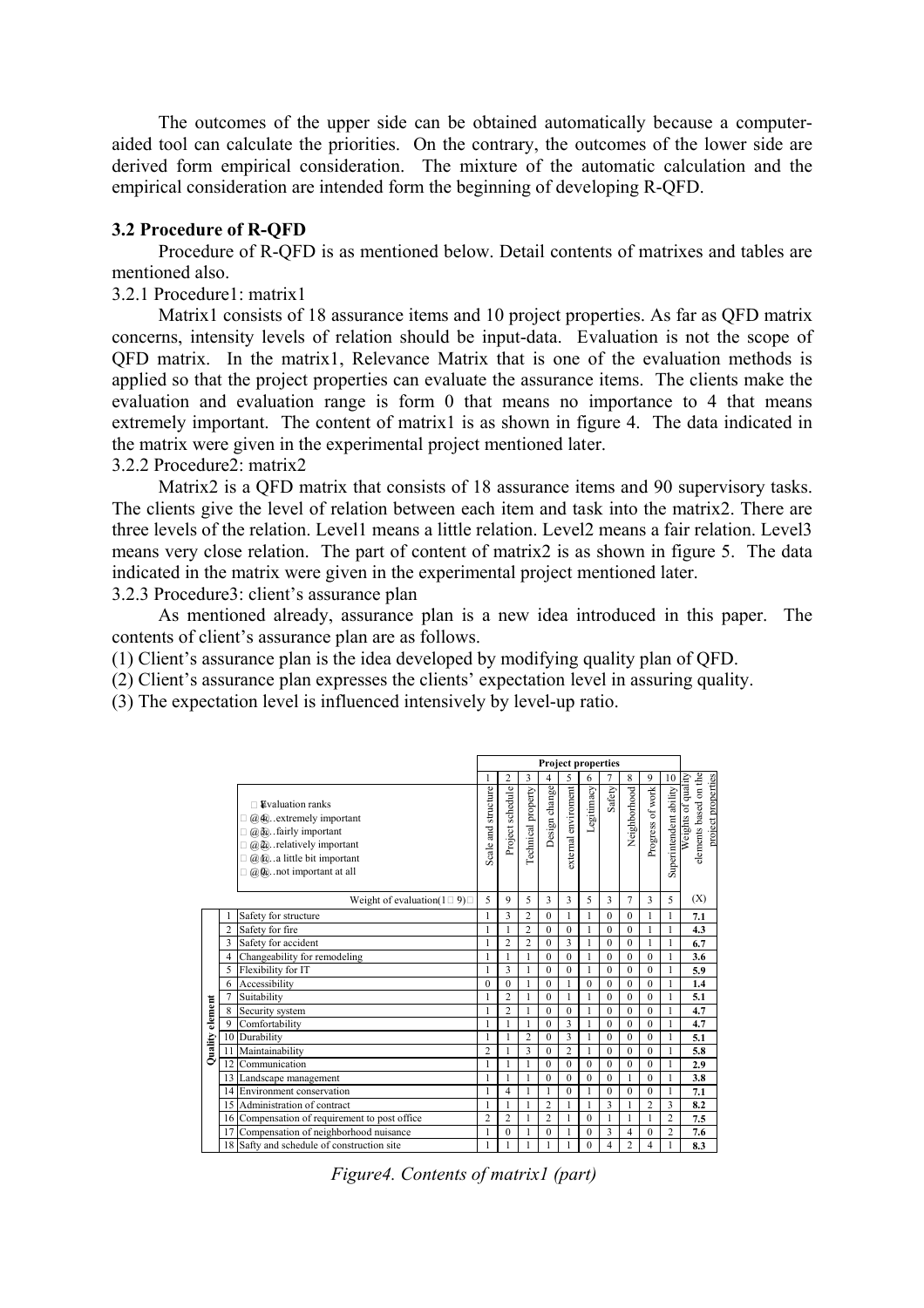The level-up ratio is calculated by the following equation.

Level-up ratio  $(Z)$  = weight B / weight A

Weight A is an actual weight given by the clients at present condition. Weight B is an expectation weight driven by considering others' weights. \*If B is lower than A, ratio Z becomes level-down ratio.

(4) The out-put of assurance plan is the assurance plan weight.

(5) The assurance plan weight is calculated by the following equation.

Assurance plan weight = weight  $X^*$  weigh  $Y^*$  weigh Z

Weight X is a weight obtained from matrix1.

Weight Y is a weight given by users of buildings, who are the end-customers of projects' clients

Weight Z is level-up ratio mentioned above.

The part of the content of the client's assurance plan is as shown in figure 6. The data indicated in the matrix were given in the experimental project mentioned later.

3.2.4 Procedure4: matrix3

Matrix 3 is a QFD matrix that consists of 18 assurance items and 59 ISO required items. The contractors give a level of relation between items into the matrix3. There are three levels of the relation. The meaning of each level is same as matrix 2. The part of content of matrix3 is as shown in figure 7. The data indicated in the matrix were given in the experimental project mentioned later.

|                  | Supervisory tasks                                                                                           | $\mathbf{I}$                        | $\overline{2}$                       | 3                                               | $\overline{4}$                     | 5                                             | 6                              | $\tau$                                         | 8                                                     | 9                                            | 10                                        | $\overline{11}$                          | 12                                       | 13                              | 14                                 | 15                               | 16                                 | 17                                           | 18                                  | 19                                            |                                     |
|------------------|-------------------------------------------------------------------------------------------------------------|-------------------------------------|--------------------------------------|-------------------------------------------------|------------------------------------|-----------------------------------------------|--------------------------------|------------------------------------------------|-------------------------------------------------------|----------------------------------------------|-------------------------------------------|------------------------------------------|------------------------------------------|---------------------------------|------------------------------------|----------------------------------|------------------------------------|----------------------------------------------|-------------------------------------|-----------------------------------------------|-------------------------------------|
|                  | $\Box$ @ $\omega$ , very close relation<br>$\Box$ @@fairly close relation<br>$\Box$ @ \@  a little relation | Comfirmation of scheme of execution | Approval of scheme of execution work | Approval of scheme of fundation and piling work | Approval of scheme of shoring work | Approval of scheme of reinforced concete work | Approval of scheme of formwork | Approval of scheme of steel reinforcement work | Approval of scheme of fabricating of structural steel | Approval of scheme of strauctural steel work | Approval of scheme of concrete block work | Approval of scheme of waterproofing work | Approval of scheme of stone masonry work | Approval of scheme of tile work | Approval of scheme of roofing work | Approval of scheme of metal work | Approval of scheme of plaster work | Approval of scheme of doors and windows work | Approval of scheme of painting work | Approval of scheme of interior finishing work | Approval of scheme of pavement work |
| Assurance items  |                                                                                                             |                                     |                                      |                                                 |                                    |                                               |                                |                                                |                                                       |                                              |                                           |                                          |                                          |                                 |                                    |                                  |                                    |                                              |                                     |                                               |                                     |
| $\mathbf{I}$     | Safety for structure                                                                                        |                                     | 5                                    | 5                                               | 1                                  | 5                                             | $\overline{\mathbf{3}}$        | 5                                              | 5                                                     | 5                                            | 1                                         |                                          |                                          |                                 |                                    |                                  |                                    |                                              |                                     |                                               |                                     |
| $\boldsymbol{2}$ | Safety for fire                                                                                             |                                     |                                      |                                                 |                                    |                                               |                                |                                                |                                                       |                                              | 3                                         |                                          |                                          |                                 |                                    | 1                                |                                    | 5                                            |                                     | 5                                             |                                     |
| $\mathfrak z$    | Safety for accident                                                                                         |                                     |                                      |                                                 |                                    |                                               |                                |                                                |                                                       |                                              |                                           |                                          | 5                                        | 5                               |                                    |                                  |                                    |                                              |                                     |                                               | $\overline{\mathbf{3}}$             |
| $\overline{4}$   | Changeability for remodeling                                                                                |                                     |                                      |                                                 |                                    | 1                                             |                                |                                                |                                                       |                                              | 3                                         |                                          |                                          |                                 |                                    | 1                                | 1                                  |                                              |                                     | 1                                             |                                     |
| 5                | Flexibility for IT                                                                                          |                                     |                                      |                                                 |                                    |                                               |                                |                                                |                                                       |                                              |                                           |                                          |                                          |                                 |                                    |                                  |                                    |                                              |                                     | $\mathbf{1}$                                  |                                     |
| 6                | Accessibility                                                                                               |                                     |                                      |                                                 |                                    |                                               |                                |                                                |                                                       |                                              |                                           |                                          |                                          |                                 |                                    |                                  |                                    |                                              |                                     |                                               |                                     |
| $\overline{7}$   | Suitability                                                                                                 |                                     |                                      |                                                 |                                    |                                               |                                |                                                |                                                       |                                              |                                           | 5                                        | 3                                        |                                 | 3                                  | 3                                | 3                                  | 3                                            | 3                                   | 3                                             |                                     |
| 8                | Security system                                                                                             |                                     |                                      |                                                 |                                    |                                               |                                |                                                |                                                       |                                              |                                           |                                          |                                          |                                 |                                    |                                  |                                    | 5                                            |                                     |                                               |                                     |
| 9                | Comfortability                                                                                              |                                     |                                      |                                                 |                                    |                                               |                                |                                                |                                                       |                                              |                                           |                                          |                                          |                                 |                                    |                                  |                                    |                                              |                                     |                                               |                                     |
|                  | 10 Durability                                                                                               |                                     | 1                                    | 3                                               |                                    | 5                                             | 5                              | 5                                              | 5                                                     | 3                                            |                                           | 5                                        | 5                                        | 5                               | 5                                  | 3                                | 5                                  | 3                                            | 3                                   | 3                                             | 3                                   |
| 11               | Maintainability                                                                                             |                                     |                                      |                                                 |                                    |                                               |                                |                                                |                                                       |                                              |                                           | 5                                        | 5                                        | 5                               | $\overline{\mathbf{3}}$            | 3                                | 3                                  | 3                                            | 3                                   | 3                                             | $\overline{\mathbf{3}}$             |
| 12               | Communication                                                                                               |                                     |                                      |                                                 |                                    |                                               |                                |                                                |                                                       |                                              |                                           |                                          |                                          |                                 |                                    |                                  |                                    |                                              |                                     |                                               |                                     |
|                  | 13 Landscape management                                                                                     |                                     |                                      |                                                 |                                    |                                               |                                |                                                |                                                       |                                              |                                           |                                          |                                          |                                 |                                    |                                  |                                    |                                              |                                     |                                               |                                     |
|                  | 14 Environment conservation                                                                                 |                                     | 5                                    | 5                                               | 5                                  | Ī                                             | 5                              |                                                |                                                       |                                              |                                           |                                          |                                          |                                 |                                    |                                  |                                    |                                              |                                     |                                               | 5                                   |
|                  | 15 Administration of contract                                                                               |                                     |                                      |                                                 |                                    |                                               |                                |                                                |                                                       |                                              |                                           |                                          |                                          |                                 |                                    |                                  |                                    |                                              |                                     |                                               |                                     |
|                  | 16 Compensation of requirement to post office                                                               |                                     |                                      |                                                 |                                    |                                               |                                |                                                |                                                       |                                              |                                           |                                          |                                          |                                 |                                    |                                  |                                    |                                              |                                     |                                               |                                     |
|                  | 17 Compensation of neighborhood nuisance                                                                    | 3                                   | 1                                    | 1                                               | 3                                  | 1                                             | 1                              |                                                |                                                       | 1                                            |                                           | 1                                        |                                          |                                 |                                    |                                  | 1                                  |                                              |                                     |                                               | $\mathbf{1}$                        |
|                  | 18 Safty and schedule of construction site                                                                  | 5                                   | 3                                    | 3                                               | 5                                  |                                               |                                |                                                |                                                       | 3                                            |                                           |                                          |                                          |                                 |                                    |                                  |                                    |                                              |                                     |                                               |                                     |

*Figure 5. Contents of matrix2 (part)*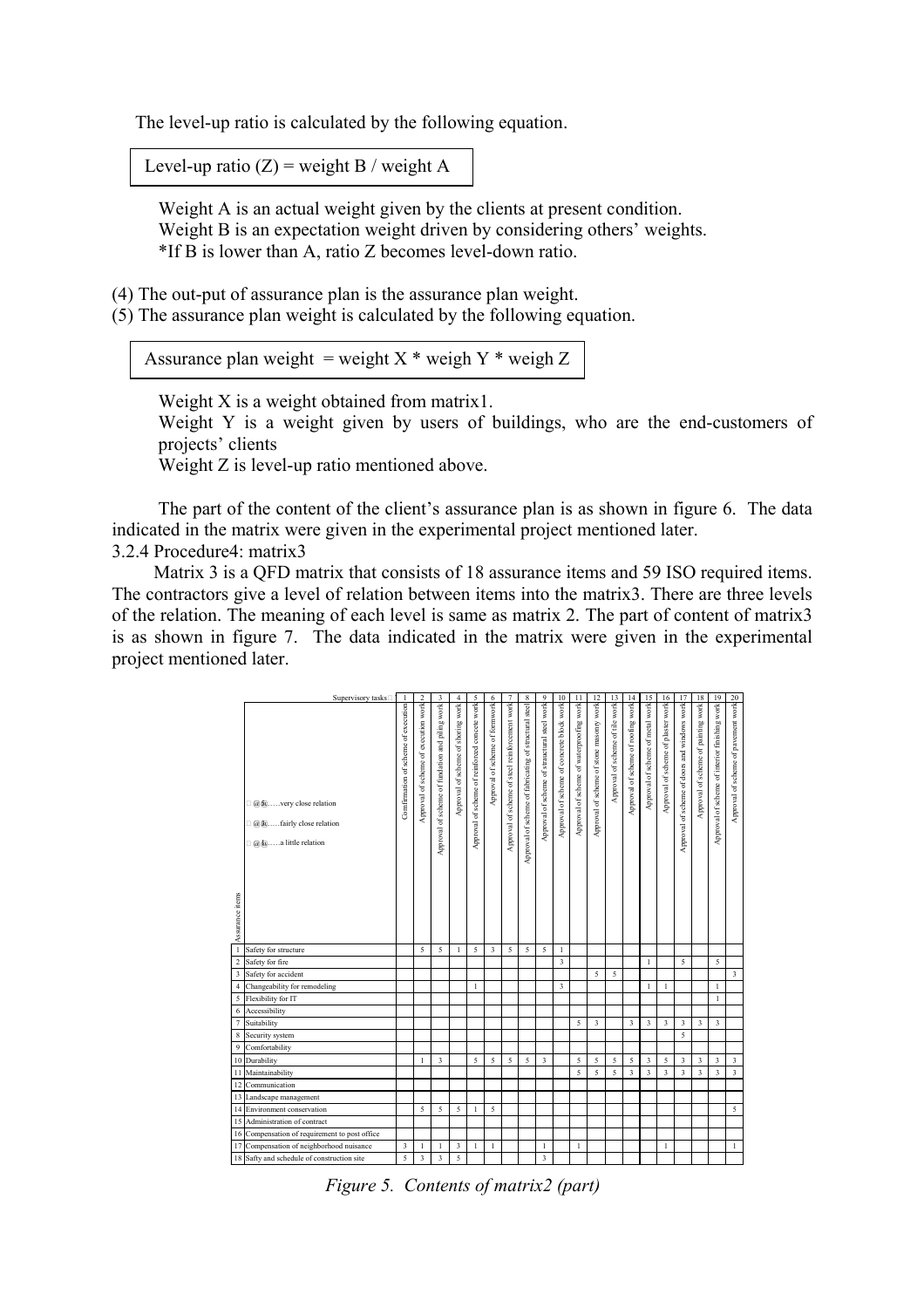|                  |                     |                                                                                                                                                                          | Assurance plan                                             |                                  |                                          |                                                 |                                        |                                                      |                        |              |                   |                |                                       |
|------------------|---------------------|--------------------------------------------------------------------------------------------------------------------------------------------------------------------------|------------------------------------------------------------|----------------------------------|------------------------------------------|-------------------------------------------------|----------------------------------------|------------------------------------------------------|------------------------|--------------|-------------------|----------------|---------------------------------------|
|                  |                     |                                                                                                                                                                          |                                                            | Pl an<br>Wi ght<br>Comparat i ve |                                          |                                                 |                                        |                                                      |                        |              |                   |                |                                       |
|                  |                     | $\Box$ @ @ P. Not expect at all<br>$\Box$ @ @ Q. Not expect so much<br>$\Box$ @ @ R. Expect a little bit<br>$\Box$ @ @ S. Expect fairly<br>$\Box$ @ @ T. Expect strongly | Weight of quality elements based on project properties (X) | Weight of end user needs (Y)     | Weight of section of building management | Weight of section of project administration (A) | Weight of section of building services | Weight of expectation considering other's weight (B) | Level-up ratio (Z=B/A) | Weigh 1(X*Y) | Weigh 2(% of X*Y) | Weigh 3(X*Y*Z) | Weight of assurance plan (% of X*Y*Z) |
|                  |                     |                                                                                                                                                                          | 7.1                                                        | $\mathbf{1}$                     | $\mathbf{1}$                             | PM                                              | $\mathbf{1}$                           | $\mathbf{1}$                                         | 1.0                    | 7.1          | 7.1               | 7.1            | 6.9                                   |
|                  | 1<br>$\overline{c}$ | Safety for structure<br>Safety for fire                                                                                                                                  | 4.3                                                        | $\mathbf{1}$                     | $\mathbf{1}$                             | 1<br>$\mathbf{1}$                               | $\mathbf{1}$                           | $\mathbf{1}$                                         | 1.0                    | 4.3          | 4.3               | 4.3            | 4.2                                   |
|                  | 3                   | Safety for accident                                                                                                                                                      | 6.7                                                        | $\mathbf{1}$                     | $\mathbf{1}$                             | 1                                               | 1                                      | $\mathbf{1}$                                         | 1.0                    | 6.7          | 6.7               | 6.7            | 6.5                                   |
|                  | $\overline{4}$      | Changeability for remodeling                                                                                                                                             | 3.6                                                        | $\mathbf{1}$                     | $\mathbf{1}$                             | 1                                               | $\mathbf{1}$                           | $\mathbf{1}$                                         | 1.0                    | 3.6          | 3.6               | 3.6            | 3.5                                   |
|                  | 5                   | Flexibility for IT                                                                                                                                                       | 5.9                                                        | $\mathbf{1}$                     | $\mathbf{1}$                             | 1                                               | $\overline{c}$                         | $\mathbf{1}$                                         | 1.0                    | 5.9          | 5.9               | 5.9            | 5.8                                   |
|                  | 6                   | Accessibility                                                                                                                                                            | 1.4                                                        | $\mathbf{1}$                     | $\mathbf{1}$                             | 1                                               | $\mathbf{1}$                           | $\mathbf{1}$                                         | 1.0                    | 1.4          | 1.4               | 1.4            | 1.4                                   |
|                  | $\overline{7}$      | Suitability                                                                                                                                                              | 5.1                                                        | $\mathbf{1}$                     | $\mathbf{1}$                             | 1                                               | $\overline{c}$                         | $\mathbf{1}$                                         | 1.0                    | 5.1          | 5.1               | 5.1            | 5.0                                   |
| Quality elements | 8                   | Security system                                                                                                                                                          | 4.7                                                        | $\mathbf{1}$                     | $\mathbf{1}$                             | $\mathbf{1}$                                    | $\mathbf{1}$                           | $\mathbf{1}$                                         | 1.0                    | 4.7          | 4.7               | 4.7            | 4.6                                   |
|                  | 9                   | Confortability                                                                                                                                                           | 4.7                                                        | $\mathbf{1}$                     | $\mathbf{1}$                             | $\mathbf{1}$                                    | $\overline{3}$                         | $\mathbf{1}$                                         | 1.0                    | 4.7          | 4.7               | 4.7            | 4.6                                   |
|                  | 10                  | Durability                                                                                                                                                               | 5.1                                                        | $\mathbf{1}$                     | $\mathbf{1}$                             | 1                                               | 1                                      | $\mathbf{1}$                                         | 1.0                    | 5.1          | 5.1               | 5.1            | 5.0                                   |
|                  | 11                  | Maintainability                                                                                                                                                          | 5.8                                                        | $\mathbf{1}$                     | $\overline{\mathbf{3}}$                  | 1                                               | 1                                      | $\mathbf{1}$                                         | 1.0                    | 5.8          | 5.8               | 5.8            | 5.6                                   |
|                  | 12                  | Communi cat i on                                                                                                                                                         | 2.9                                                        | $\mathbf{1}$                     | $\mathbf{1}$                             | 1                                               | 1                                      | $\mathbf{1}$                                         | 1.0                    | 2.9          | 2.9               | 2.9            | 2.8                                   |
|                  | 13                  | Landscape management                                                                                                                                                     | 3.8                                                        | $\mathbf{1}$                     | $\mathbf{1}$                             | 1                                               | 1                                      | $\mathbf{1}$                                         | 1.0                    | 3.8          | 3.8               | 3.8            | 3.7                                   |
|                  | 14                  | Environment conservation                                                                                                                                                 | 7.1                                                        | $\mathbf{1}$                     | $\mathbf{1}$                             | $\mathbf{1}$                                    | 1                                      | $\mathbf{1}$                                         | 1.0                    | 7.1          | 7.1               | 7.1            | 6.9                                   |
|                  | 15                  | Administration of contract                                                                                                                                               | 8.2                                                        | $\mathbf{1}$                     | 5                                        | $\mathbf{1}$                                    | 1                                      | $\overline{c}$                                       | 2.0                    | 8.2          | 8.2               | 16.3           | 15.9                                  |
|                  | 16                  | Compensation of requirement to post office                                                                                                                               | 7.5                                                        | $\mathbf{1}$                     | 3                                        | $\mathbf{1}$                                    | 1                                      | $\mathbf{1}$                                         | 1.0                    | 7.5          | 7.5               | 7.5            | 7.3                                   |
|                  | 17                  | Compensation of neighborhood nuisance                                                                                                                                    | 7.6                                                        | $\mathbf{1}$                     | $\mathbf{1}$                             | $\mathbf{1}$                                    | $\mathbf{1}$                           | $\mathbf{1}$                                         | 1.0                    | 7.6          | 7.6               | 7.6            | 7.4                                   |
|                  | 18                  | Safty and schedule of construction site                                                                                                                                  | 8.3                                                        | 1                                | $\mathbf{1}$                             | $\overline{\mathbf{3}}$                         | 1                                      | $\mathbf{1}$                                         | 0.3                    | 8.3          | 8.3               | 2.8            | 2.7                                   |

Figure 6. Contents of table1

|                 | ISO required elements                                                                                                 |                |                                  | 4.1                          |                           |       |                   | 4.2            |                          | 4.3              |         |        |                         |         |
|-----------------|-----------------------------------------------------------------------------------------------------------------------|----------------|----------------------------------|------------------------------|---------------------------|-------|-------------------|----------------|--------------------------|------------------|---------|--------|-------------------------|---------|
|                 |                                                                                                                       |                |                                  | Management<br>responsibility |                           |       |                   | Quality system |                          | Contract review  |         |        |                         |         |
|                 |                                                                                                                       | 4.1.1          |                                  | 4.1.2<br>π                   |                           | 4.1.3 | 4.2.1             | 4.2.2          | 4.2.3                    | 4.3.1            | 4.3.2   | 4.3.3  | 4.3.4                   |         |
|                 | $\Box$ @ $\Omega$ , very close relation<br>$\Box$ @@fairly close relation<br>$\Box$ @ $\Omega$ ,  . a little relation | Quality policy | Organizatio<br>2.0<br>1.0<br>3.0 |                              |                           |       | Management review | General        | Quality system procedure | Quality planning | General | Review | Amendment to a contract | Records |
| Assurance items |                                                                                                                       |                | Responsibility and authority     | Resources                    | Management representative |       |                   |                |                          |                  |         |        |                         |         |
| $\mathbf{1}$    | Safety for structure                                                                                                  | 0.7            | 0.7                              | 0.7                          | 0.7                       | 0.0   | 0.0               | 0.0            | 0.0                      | 0.0              | 0.4     | 0.1    | 0.7                     |         |
| $\overline{c}$  | Safety for fire                                                                                                       | 0.7            | 0.7                              | 0.4                          | 0.4                       | 0.0   | 0.0               | 0.0            | 0.0                      | 0.0              | 0.1     | 0.0    | 0.0                     |         |
| 3               | Safety for accident                                                                                                   | 0.7            | 0.7                              | 0.7                          | 0.7                       | 0.0   | 0.0               | 0.0            | 0.0                      | 0.0              | 0.4     | 0.4    | 0.0                     |         |
| $\overline{4}$  | Changeability for remodeling                                                                                          | 0.0            | 0.0                              | 0.4                          | 0.0                       | 0.0   | 0.4               | 0.4            | 0.4                      | 0.0              | 0.1     | 0.0    | 0.0                     |         |
| 5               | Flexibility for IT                                                                                                    | 0.0            | 0.0                              | 0.0                          | 0.0                       | 0.0   | 0.0               | 0.0            | 0.0                      | 0.0              | 0.4     | 0.0    | 0.0                     |         |
| 6               | Accessibility                                                                                                         | 0.0            | 0.0                              | 0.0                          | 0.0                       | 0.0   | 0.0               | 0.0            | 0.0                      | 0.0              | 0.4     | 0.0    | 0.0                     |         |
| $\tau$          | Suitability                                                                                                           | 0.0            | 0.0                              | 0.0                          | 0.0                       | 0.0   | 0.0               | 0.0            | 0.0                      | 0.0              | 0.7     | 0.0    | 0.0                     |         |
| 8               | Security system                                                                                                       | 0.0            | 0.7                              | 0.4                          | 0.7                       | 0.0   | 0.0               | 0.0            | 0.0                      | 0.0              | 0.1     | 0.0    | 0.0                     |         |
| 9               | Comfortability                                                                                                        | 0.4            | 0.7                              | 0.7                          | 0.7                       | 0.0   | 0.0               | 0.0            | 0.0                      | 0.0              | 0.9     | 0.1    | 0.0                     |         |
| 10              | Durability                                                                                                            | 0.0            | 0.4                              | 0.4                          | 0.4                       | 0.0   | 0.0               | 0.0            | 0.0                      | 0.0              | 0.6     | 0.0    | 0.7                     |         |
| 11              | Maintainability                                                                                                       | 0.0            | 0.7                              | 0.7                          | 0.7                       | 0.0   | 0.4               | 0.4            | 0.4                      | 0.0              | 0.9     | 0.4    | 0.0                     |         |
| 12              | Communication                                                                                                         | 0.0            | 0.4                              | 0.4                          | 0.4                       | 0.0   | 0.4               | 0.4            | 0.4                      | 0.0              | 1.1     | 0.7    | 0.0                     |         |
| 13              | Landscape management                                                                                                  | 0.0            | 0.0                              | 0.0                          | 0.0                       | 0.0   | 0.0               | 0.0            | 0.0                      | 0.0              | 0.1     | 0.7    | 0.0                     |         |
| 14              | Environment conservation                                                                                              | 0.0            | 0.7                              | 0.7                          | 0.7                       | 0.0   | 0.0               | 0.0            | 0.0                      | 0.0              | 0.4     | 0.7    | 0.0                     |         |
| 15              | Administration of contract                                                                                            | 1.4            | 1.1                              | 1.4                          | 1.4                       | 0.7   | 0.0               | 0.0            | 0.0                      | 0.1              | 3.6     | 4.0    | 2.4                     |         |
| 16              | Compensation of requirement to post office                                                                            | 0.4            | 0.7                              | 0.7                          | 0.7                       | 0.0   | 0.0               | 0.0            | 0.0                      | 0.1              | 2.3     | 2.0    | 1.0                     |         |
| 17              | Compensation of neighborhood nuisance                                                                                 | 0.9            | 1.1                              | 1.1                          | 1.4                       | 0.7   | 0.0               | 0.0            | 0.0                      | 0.0              | 0.4     | 0.0    | 0.4                     |         |
| 18              | Safety and schedule of construction site                                                                              | 1.4            | 1.4                              | 1.1                          | 1.4                       | 0.7   | 0.0               | 0.0            | 0.1                      | 0.0              | 0.7     | 0.9    | 0.7                     |         |

Figure 7. Contents of matrix3 (part)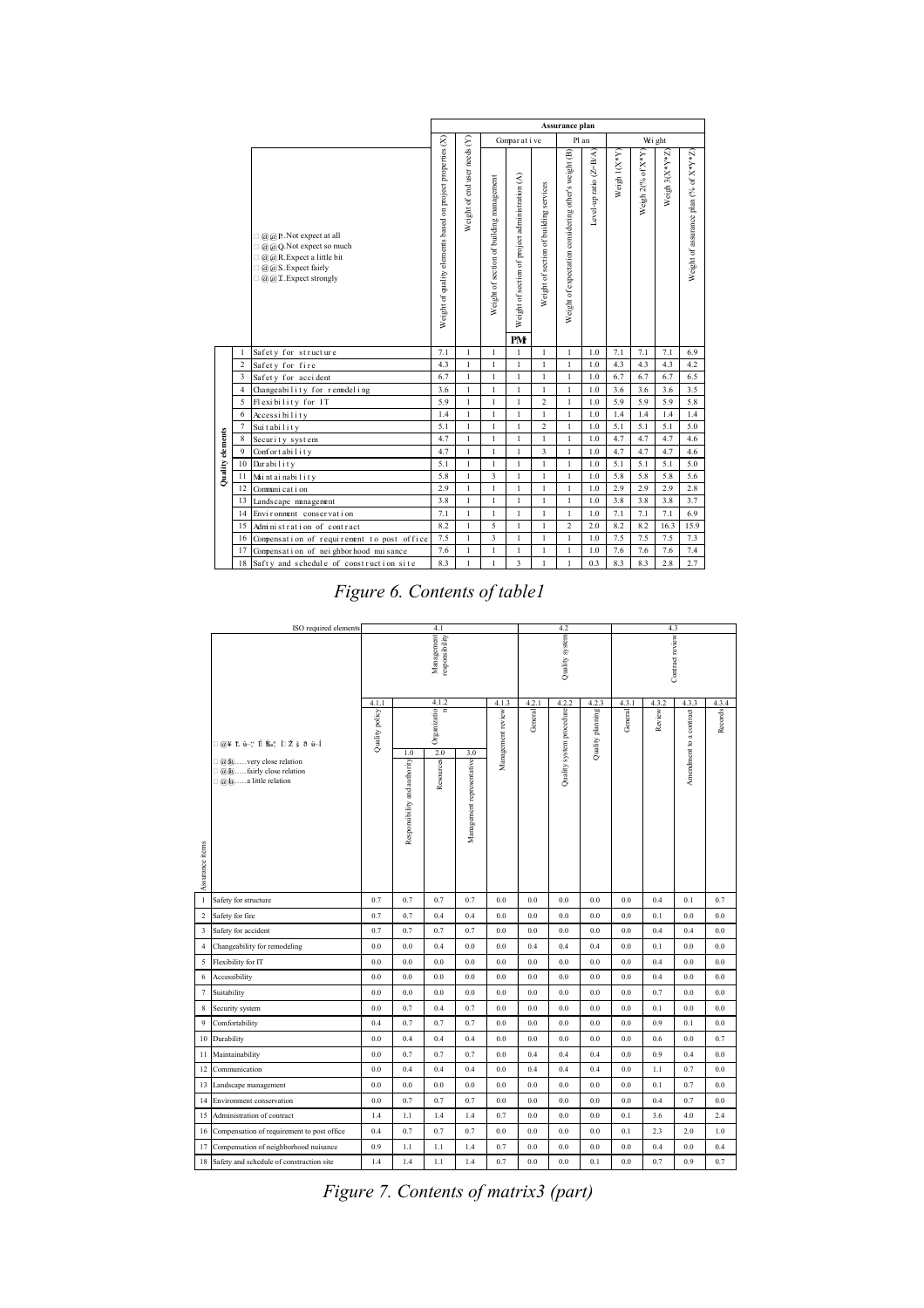#### **¥MPT's assuarance weight ¥**

#### **Contractor's assurance weight**

| Assurance items #                          |  | Assurance items # |    |                                            |     |  |  |  |  |
|--------------------------------------------|--|-------------------|----|--------------------------------------------|-----|--|--|--|--|
| Administration of contract                 |  | 15.9              | 18 | Safty and schedule of construction site    | 8.2 |  |  |  |  |
| Compensation of neighborhood nuisance      |  | 7.4               |    | Administration of contract                 | 8.  |  |  |  |  |
| Compensation of requirement to post office |  | 7.3               | 16 | Compensation of requirement to post office | 8.0 |  |  |  |  |
| Safety for structure                       |  | 6.9               |    | Compensation of neighborhood nuisance      | 7.5 |  |  |  |  |
| Environment conservation                   |  | 6.9               |    | Safety for structure                       | 7.0 |  |  |  |  |
| Safety for accident                        |  | 6.5               | 14 | Environment conservation                   | 7.0 |  |  |  |  |
| Flexibility for IT                         |  | 5.8               |    | Safety for accident                        | 6.6 |  |  |  |  |
| Maintainability                            |  | 5.6               |    | Maintainability                            | 5.9 |  |  |  |  |
| Suitability                                |  | 5.0               |    | Flexibility for IT                         | 5.8 |  |  |  |  |
| Durability                                 |  | 5.0               |    | Suitability                                | 5.1 |  |  |  |  |
| Security system                            |  | 4.6               | 10 | Durability                                 | 5.1 |  |  |  |  |
| Comfortability                             |  | 4.6               |    | Security system                            | 4.8 |  |  |  |  |
| Safety for fire                            |  | 4.2               |    | Comfortability                             | 4.7 |  |  |  |  |
| Landscape management                       |  | 3.7               |    | Safety for fire                            | 4.3 |  |  |  |  |
| Changeability for remodeling               |  | 3.5               | 13 | Landscape management                       | 3.8 |  |  |  |  |
| Communication                              |  | 2.8               |    | Changeability for remodeling               | 3.6 |  |  |  |  |
| Safty and schedule of construction site    |  | 2.7               | 12 | Communication                              | 3.1 |  |  |  |  |
| Accessibility                              |  | I.4               | 6  | Accessibility                              | 1.4 |  |  |  |  |

*Table 1. Comparison of MPT's and contractor's assurance weight* 

3.2.5 Procedure5: ISO contractor's assurance plan

The concept of ISO contractor's assurance plan is same as the client's assurance plan. Contractor's assurance plan expresses the contractor's intention level in assuring quality.

# 3.2.6 Procedure6: Total interpretation

In the total interpretation, three aspects mentioned below are considered at the same time.

(1) Aspect1: comparative analysis

Client's assurance plan weight and contractor's assurance plan weight are compared. The differences between the level of client's expectation and that of contractor's intention in each assurance item are examined through the comparative analysis.

(2) Aspect2: priorities

Both the priority of supervisory tasks calculated by matrix2 and the priority of ISO required items calculated by matrex3 are examined

(3) Aspect3: contractor's potential

The contractor's elements such as a basis of inspection, a feedback system of pastoccurred problem, and a capability of contractor's superintendent are considered. The surveillance type and the structure of supervisory tasks are defined through the consideration mentioned above.

#### **4. EXPERIMENT**

R-QFD was applied to a real building construction project in order to verify the problem and the validity of R-QFD. The client is MPT and the building is a newly built post office. The total area is  $23,290\text{m}^2$  and the structure is RC-4stories.

Two superintendent personnel of MPT and seven contractors' stuffs including superintendent input their expectation and intention into the R-QFD questionnaire. The questionnaire covers the upper side of figure2.

#### **5. ANALYSIS**

The R-QFD questionnaires were analyzed as well as the total interpretation was executed. The results of the analysis and interpretation are as mentioned below.

# **5.1 Comparative analysis**

The client's and the contractor's assurance plan weights are shown in table 1. As observed in the table, the order of the weights is extraordinary identical. The remarkable difference is observed at the assurance item "safety and schedule of construction site", which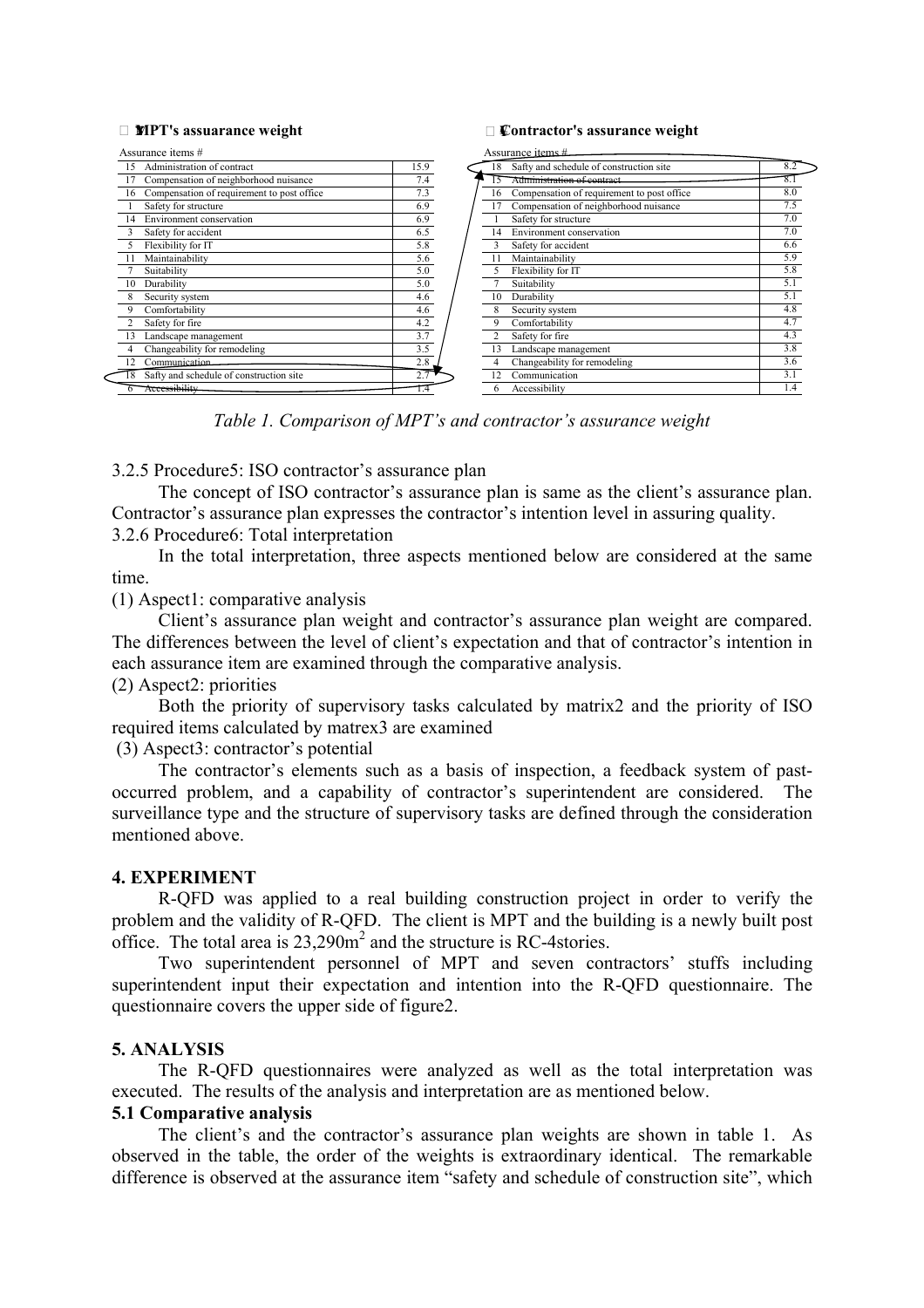is to assure the security of the construction site and to keep the time for completion. That item ranks second last for MPT, and top for the contractors. This happens because MPT gave 0.3 as the level-up ratio  $(0.3 \text{ means level down})$  on this item. MPT thought that the obligation of the task for safety and schedule of construction site could be left to the contractor, because the contractor is ISO9000s certified. Even more, the contractor ranks the item top. It is, therefore, natural for MPT to recognize that the supervisory tasks regarding to safety and schedule of construction site can be mitigated.

#### 5.2 Priority of supervisory tasks

The priority of supervisory tasks is shown in table 2. Top three tasks are all about confirmation on the completed matter or the results of site jobs. These tasks are insensibly important for MPT and should not be mitigated.

| Check between contract documents and construction work | 358.2 |
|--------------------------------------------------------|-------|
| Check between contract documents and shop drawings     | 358.2 |
| Attention to bad performance                           | 342.7 |
| Approval of construction planning                      | 309.1 |
| Confirmation of progress photographs                   | 289.4 |
| Coordination among several contracts                   | 202.3 |
| Confirmation of subcontractors                         | 171.0 |
| Direction of making manualbook of how to use           | 161.3 |
| Explanation of how to use                              | 161.3 |
| Confirmation of out of quality standard                | 145.4 |
| Confirmation of monthly reports                        | 122.2 |
| Confirmation of monthly programs                       | 121.8 |
| Advise to compensation of neighborhood nuisance        | 116.7 |
| Advice to regal reports to government                  | 113.7 |
| Approval of schedule of shop drawings                  | 107.2 |
| Approval of management schedule                        | 105.0 |
| Confirmation of site management organization           | 104.9 |
| Approval of scheme of masonry work                     | 100.9 |
| Advice to construction management                      | 99.9  |
|                                                        |       |

Table 2. Priority of supervisory tasks

| 4.10 Inspection and testing                                   | 4.10.2    | Receiving inspection and testing            | 3 Energency conpensation for<br>nonconf or m ng                     | 66.4            |
|---------------------------------------------------------------|-----------|---------------------------------------------|---------------------------------------------------------------------|-----------------|
| 4.10 Inspection and testing                                   | 4.10.3    | In-process inspection and testing           |                                                                     | 64.4            |
| 4.10 Inspection and testing                                   | 4.10.4    | Final inspection and testing                |                                                                     | 63 6            |
| 4.9 Process contraol                                          |           |                                             |                                                                     | 63 4            |
| 4.10 Inspection and testing                                   | 4.10.2    | Receiving inspection and testing            | 1 Clarification of receiving                                        | 63.3            |
| 4.10 Inspection and testing                                   | 4.10.5    | Inspection and test records                 |                                                                     | 60 <sub>5</sub> |
| 4.6 Pur chasi ng                                              | 4.6.4     | Verification of purchased product           | $\frac{1}{2}$ Cust oner vertification of<br>subcont ract ed product | 53.7            |
| $4.8$ Product indentification and<br>traceability             |           |                                             |                                                                     | 44.1            |
| 4.17 Internal quality audits                                  |           |                                             |                                                                     | 41.5            |
| 4.5 Document and data control                                 | 4.5.2     | Document and data approval and<br>issue     |                                                                     | 392             |
| 4.10 Inspection and testing                                   | 4.10.2    | Receiving inspection and testing            | $Record$ of conformity of<br>subcontracted control                  | 38.9            |
| 4.5 Document and data control                                 | $4\,5\,3$ | Document and det a change                   |                                                                     | 369             |
| 4.16 Control of quality records                               |           |                                             |                                                                     | 35.8            |
| 4.6 Pur chasi ng                                              | 4.6.4     | Vertification of purchased product          | Supplier vertification at<br>subcontractor's premises               | 31.8            |
| 4.13 Cont or l of nonconforming product                       | 4.13.2    | Review and dispositon of<br>nonconf or m ng |                                                                     | 24.8            |
| 4.6 Pur chasi ng                                              | 4.6.3     | Pur chasing data                            |                                                                     | 23.0            |
| 4.12 Inspection and status                                    |           |                                             |                                                                     | 21.7            |
| Control of inspection, measuring<br>411<br>and test equipment | 4.11.2    | Control procedure                           |                                                                     | 21.6            |
| 4.19 Servicing                                                |           |                                             |                                                                     | 19.9            |

Table 3. Priority of required ISO elements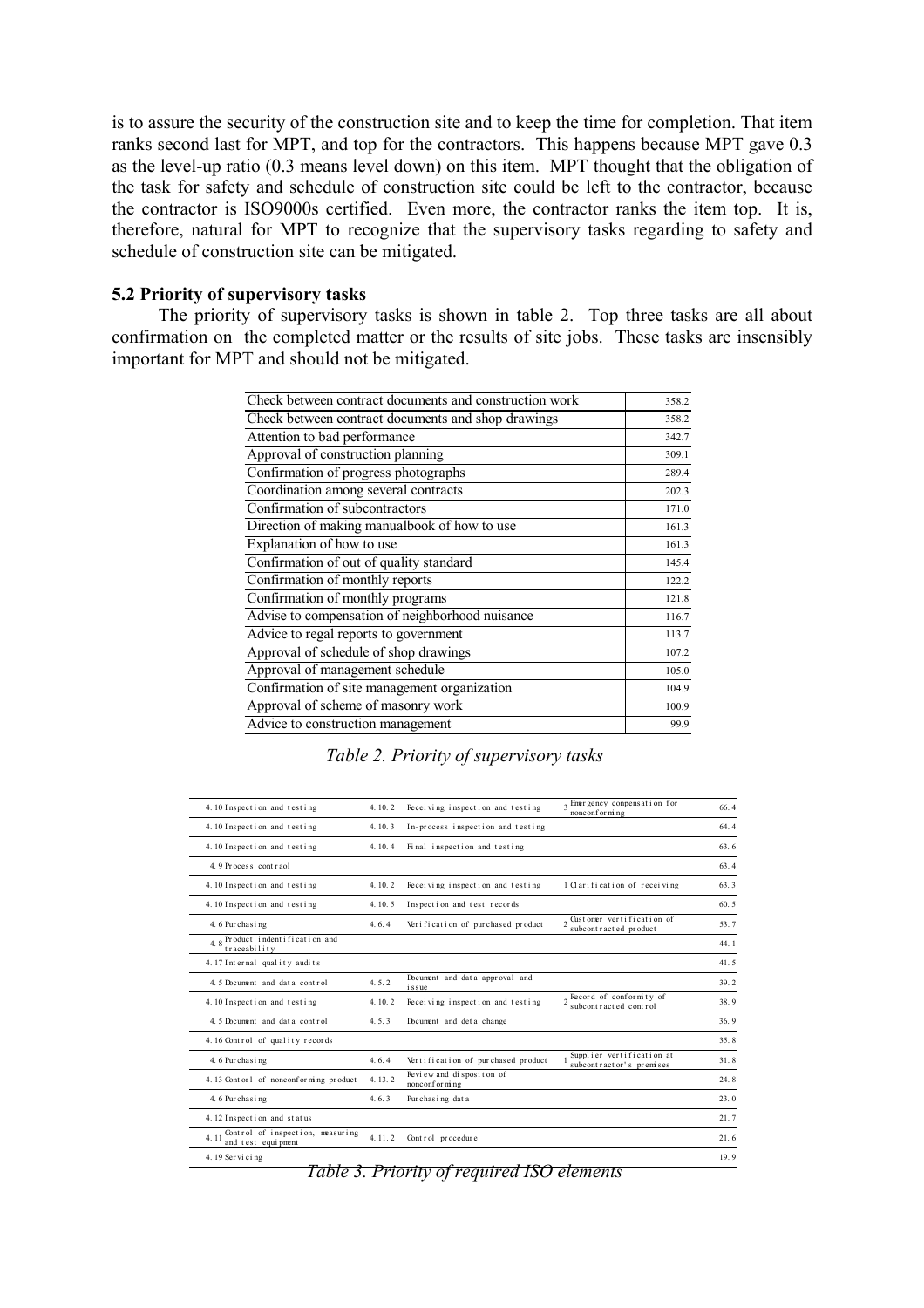#### **5.3 Priority of required ISO elements**

The priority of required ISO elements is shown in table 3. Top six elements are all about inspections and examinations. This means that the contractor regards the inspection and examination as the most important task for assuring the quality of the project. If the contractor's basis of inspection is appropriate, it is possible for MPT to mitigate supervisory tasks regarding inspection and examination. Mitigation of the supervisory tasks in inspection means that the presence of MPT supervisory personnel at the site is not necessary. MPT personnel may be able to observe the inspection results only by checking the contractor's ISO documents.

# **5.4 Total interpretation and surveillance type**

MPT Supervisory personnel investigated the ability of the contractor in terms of the basis of inspection, a feedback system of past-occurred problem, and a capability of contractor's superintendent. The basis of inspection of the contractor was checked by their quality standards defined in the ISO9000s quality plan, and the basis was recognized as reliable. The feedback system of the past-occurred problem was not confirmed, but the contractor was recognized as a reliable constructor because the past accomplishments of the contractor in the same type of project procured by MPT ranks relatively high. The capability of contractor's superintendent was considered as excellent through his past achievements and direct interview.

In conclusion, it is decided to apply point-focused type as the surveillance type. The mitigation of supervisory tasks regarding to safety and schedule of construction site was applied. In this mitigation, the supervisory tasks especially in inspection and examination considered. The numbers of mitigated tasks are as shown in table4. As a whole, the rate of mitigation reached up to 39% out of all tasks described in specification.

#### **6. CONCLUSIONS**

Because the project is still under construction, the justification of R-QDF is still being examined. The following two points are the effectiveness of R-QFD observed by MPT at this moment.

#### **6.1 Promotion of understanding by numerical values.**

The outcomes of the upper side of figure2 are given by numerical values. In general, it is extremely difficult to make clear priority among many items, and it is highly possible to have the conclusion that every item is important. The clear priority given by the R-QFD is

| Contens of Supervisory tasks    | Number of tasks | Number of<br>mitigated tasks | Mitigated rate                         |  |  |
|---------------------------------|-----------------|------------------------------|----------------------------------------|--|--|
| Confirmation at the site        | 4               | 2                            |                                        |  |  |
| Inspection and comfirmation     | 106             | 46                           | 47%                                    |  |  |
| Approval shop drawing           | 87              | 38                           |                                        |  |  |
| Approval of scheme of execution | 22              | 18                           |                                        |  |  |
| Adustment of another project    |                 |                              |                                        |  |  |
| Compensation of neighborhood    | 45              | $_{0}$                       | Indispensable tasks<br>for supervisory |  |  |
| Design change                   |                 |                              | personnel                              |  |  |
| Administration of contract      |                 |                              |                                        |  |  |
| Total                           | 264             | 149                          | 39%                                    |  |  |

*Table 4. Actual contents of mitigation of supervisory tasks*